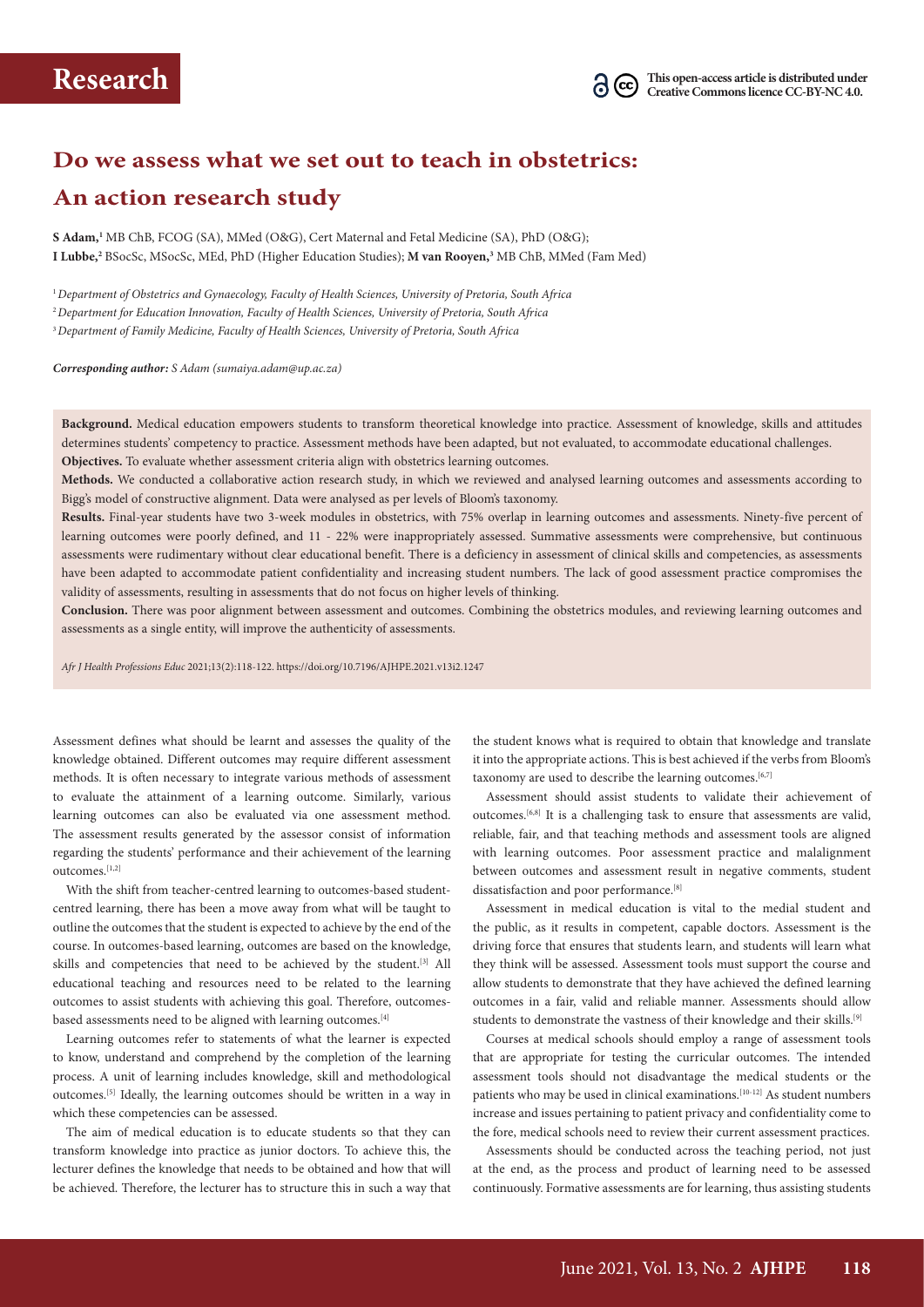# **Research**

to take control of their learning by assessing their own work. Summative assessments occur after teaching has taken place. Medical students, who are adult learners, are responsible for their own self-regulated learning.<sup>[13]</sup> The balance between formative and summative assessments increases student engagement, and assists in developing self-regulated learners.<sup>[14]</sup>

Assessment tools should be valid, reliable and of an equal standard, as high-stakes decisions are based on them.<sup>[12]</sup> The grading of assessments needs to be standardised and as objective as possible. Other components are adequate and timeous feedback to students, and the use of different types of assessments to accommodate different learning styles,<sup>[15-17]</sup> as this provides students with various ways to demonstrate their knowledge and skills.

When students are close to graduating, their knowledge, skills and attitudes must be thoroughly assessed to determine their fitness to practise.[18] Hence the appropriateness of learning outcomes and assessment practices, as well as their alignment with each other, their validity and reliability, needs to be constantly reviewed and adapted.<sup>[19]</sup>

The data obtained from assessments are evidence of learning, which require analysis and interpretation (Fig. 1).<sup>[14]</sup> Data can be qualitative or quantitative, and the way we analyse data depends on the purpose of the assessment. Analysis of data can give information on students' successes or weaknesses, revision of questions, modification of teaching, or review of course content and learning outcomes. Furthermore, if the information obtained is discussed in a community of practice, different perspectives are shared, resulting in greater understanding.<sup>[14]</sup> Good assessment practice drives student learning, and informs the lecturer about the quality of the teaching and the learning experience of the student.

In this study, we evaluated whether the obstetrics assessments align with the learning outcomes of the course offered at the University of Pretoria, South Africa (SA).

## **Methods**

The study design was collaborative action research (Fig.  $2$ ),<sup>[20-22]</sup> which reviewed the current undergraduate obstetrics assessment practices at the University of Pretoria. This study focused on the high-stakes obstetrics examination for final-year medical students.



*Fig. 1. The assessment cycle.[14]*

Medical students have two 3-week workplace-based rotations in obstetrics in their final year of their undergraduate training. One rotation is spent at a tertiary-level hospital in an academic department (referred to as obstetrics), while the other is spent at a district hospital (referred to as community obstetrics). These rotations function independently and each has its own high-stakes examination. Formative assessments during rotation contribute to the final mark of both rotations.

The formative assessment for the obstetrics rotation consists of a logbook, essay and single best answer (SBA)-type questions, and 2 spot scenariobased questions (objective structured clinical examination (OSCE)). The summative assessment consists of 5 scenario-based questions (OSCEs) and an oral discussion based on a virtual patient (objective structured patient examination (OSPE)).

The community obstetrics formative assessment consists of a portfolio of patients managed at a district-level hospital. The summative assessment comprises SBA-type questions and 'fire-drills'/simulations of obstetrics emergencies (students are aware of the 5 possible scenarios for the simulations).



*Fig. 2. Action research method.*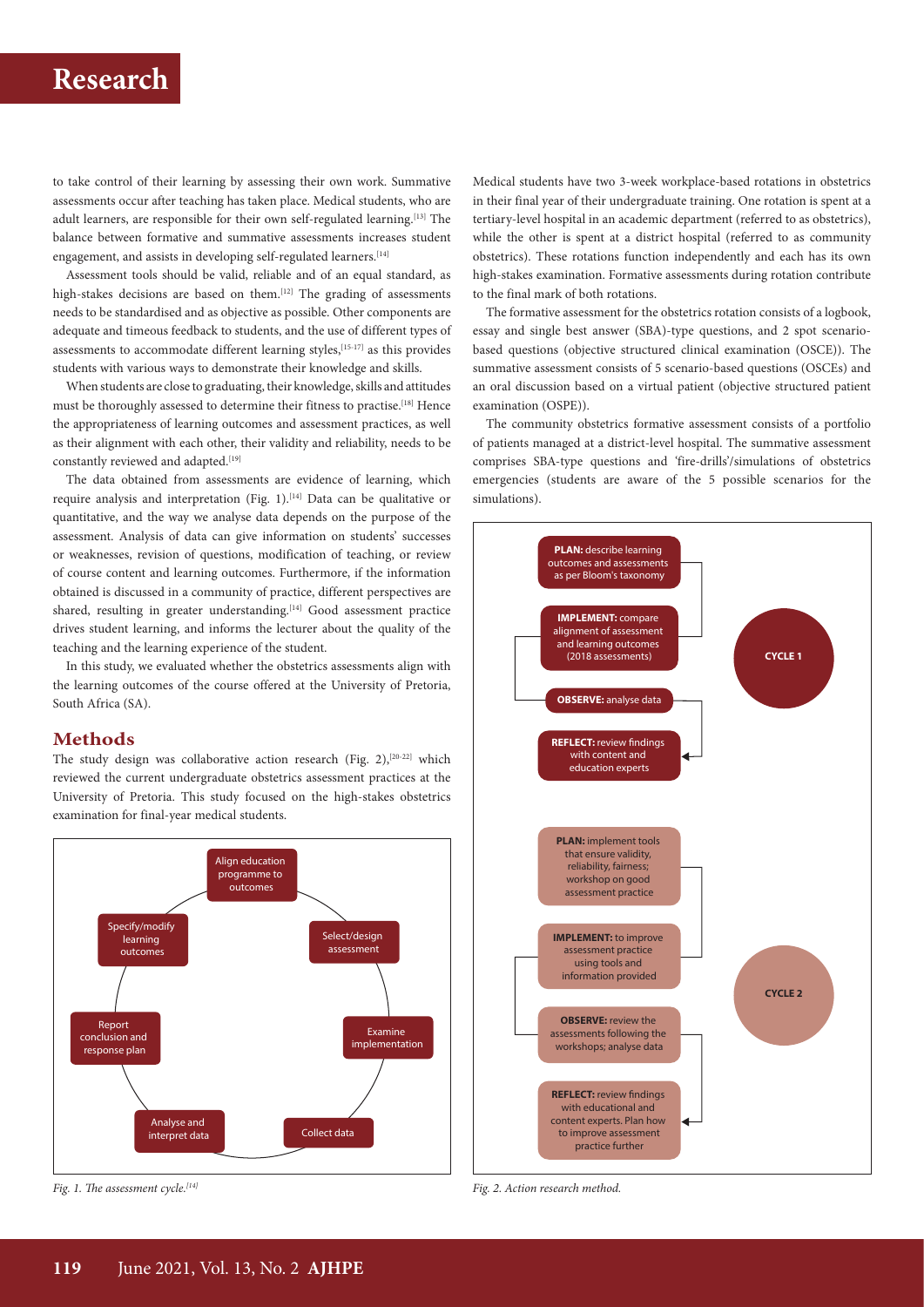### **First action research cycle**

Data were obtained from a review of assessments conducted in the 6 student group rotations (obstetrics and community obstetrics) in the 2018 academic year. As no learning outcomes were defined, these were defined as per Bloom's taxonomy<sup>[7]</sup> and Millers pyramid of clinical competence,[23] in keeping with the first-day competencies,[18] with other content experts. Learning outcomes were defined after the assessments, but as part of this study, before the analysis of this study.

- Plan 1: The components of the obstetrics assessments were described with regard to their structure and the level of Bloom's taxonomy tested.[7]
- Implement 1: Thereafter, the alignment of assessment and outcomes was evaluated using Bigg's model of constructive alignment.<sup>[6]</sup> The data were analysed with the aid of an Excel spreadsheet 2019 (Microsoft Corp., USA) and tick-sheets.
- Observe 1: The results were analysed collaboratively with educational and content specialists.
- Reflect 1: Recommendations for improvement of the assessment practice were communicated to the course co-ordinator*.*

### **Second action research cycle**

Plan 2: The training of facilitators in good assessment practice was identified as a significant gap.

- Implement 2: All facilitators involved in obstetrics teaching, learning and assessment were invited to a workshop on good assessment practice, which was hosted by the educational consultant. Furthermore, tools to improve validity, reliability and fairness of assessments (e.g. blueprints, rubrics, moderation) were implemented during March - April 2019.
- Observe 2: The third assessment of the first semester was evaluated for content and construct validity.
- Reflect 2: The findings were again discussed with educational and content experts, and strengths and weaknesses identified.

### **Third action research cycle**

A plan was devised to further improve the assessment practice and address problem areas.

### **Ethical approval**

Ethical approval for this study was obtained from the Faculty of Health Sciences Research Ethics Committee (ref. no. 164/2018), University of Pretoria.

## **Results**

The two 3-week modules, viz. obstetrics and community obstetrics, function as separate entities. Ninety-five percent of the learning outcomes were poorly defined and there was a 75% overlap in learning outcomes and assessment practices between the modules.

Summative assessments were comprehensive, but formative assessments were rudimentary, without a clear educational benefit. A deficiency in the assessment of clinical skills and competencies was thus identified. The lack of rubrics, blueprinting and moderation decreases the validity of assessments. As a result, assessment did not focus appropriately on the higher levels of thinking and doing.

The learning outcomes for the obstetrics and community obstetrics rotations were similar, thus leading to an overlap in assessments. Therefore, the assessments for both rotations were combined and analysed together (Table 1 ([http://ajhpe.org.za/public/files/1247-table.pdf\)](http://ajhpe.org.za/public/files/1247-table.pdf) and Table 2 refer to the first action research cycle). Lower-order-thinking outcomes,<sup>[7]</sup> such as knowledge, understanding and application, were assessed comprehensively, but higherorder-thinking outcomes,[7] such as analysing, evaluating and creating, were inadequately assessed, even though this was a high-stakes assessment of an SA National Qualifications Framework (NQF) level 8 qualification.<sup>[18,24]</sup>

Furthermore, most of the assessments focused on factual and conceptual principles. Even though obstetrics is a practical-based discipline, the assessment of procedural skills was deficient (Table 2). Graduate attributes include being a self-regulated, reflective learner.<sup>[18,25]</sup> However, metacognition was not assessed adequately (Tables 1 and 2).

The alignment of assessments and outcomes was poor (Table 3). While the outcomes were fairly distributed across the knowledge dimension,<sup>[26]</sup> the assessments focused more on the knowledge and cognitive domains rather than on procedural and metacognitive knowledge. This led to a 22% over-assessment of lower domains and a 44% under-assessment of higher domains (Table 3).

The results of this action research cycle were discussed with education and content experts and communicated to the Department of Obstetrics and Gynaecology, in particular the head of department and the course co-ordinator.

Areas for improvement that were identified included review of the learning outcomes, education of facilitators of learning regarding good assessment practice and use of tools to ensure a valid, reliable and fair assessment of students, especially as they were assessed in their rotation groups every 7 weeks, i.e. 6 rotation assessments per year.

| Table 2. Assessments (implement 1) |                    |                |                             |                  |                          |  |  |
|------------------------------------|--------------------|----------------|-----------------------------|------------------|--------------------------|--|--|
| <b>Rotation</b>                    | <b>Assessments</b> | Factual,<br>%  | Conceptual/<br>principle, % | Procedural,<br>% | Metacognitive,<br>%      |  |  |
| Obstetrics                         | Logbook            | Ĭ.             | $\overline{a}$              | 11.1             |                          |  |  |
|                                    | <b>SBA</b>         | 11.1           | 11.1                        | $\overline{a}$   |                          |  |  |
|                                    | Essay              | 11.1           | 11.1                        |                  |                          |  |  |
|                                    | <b>OSCE</b>        | 11.1           | 11.1                        |                  |                          |  |  |
|                                    | <b>OSPE</b>        | 11.1           | 11.1                        | $\qquad \qquad$  | $\overline{\phantom{0}}$ |  |  |
| Community                          | Logbook            | $\overline{a}$ | $\qquad \qquad$             | 14.3             | 14.3                     |  |  |
| obstetrics                         | Cases              | $\overline{a}$ | 14.3                        | $\overline{a}$   | $\overline{\phantom{0}}$ |  |  |
|                                    | <b>SBA</b>         | 14.3           | 14.3                        | $\qquad \qquad$  |                          |  |  |
|                                    | Fire drills        | 14.3           | $\qquad \qquad$             | 14.3             |                          |  |  |

SBA = single best answer; OSCE = objective structured clinical examination; OSPE = objective structured patient examination.

| Table 3. Alignment of outcomes and assessments (implement 1) |          |              |             |                |  |  |  |
|--------------------------------------------------------------|----------|--------------|-------------|----------------|--|--|--|
|                                                              | Factual, | Conceptual/  | Procedural, | Metacognitive, |  |  |  |
|                                                              | $\%$     | principle, % | $\%$        | $\%$           |  |  |  |
| Outcomes                                                     | 61.7     | 61.7         | 61.7        | 36.4           |  |  |  |
| Assessments                                                  | 72.7     | 73           | 39.7        | 14.3           |  |  |  |
| Mismatch                                                     |          | 11.3         | $-22$       | $-22.1$        |  |  |  |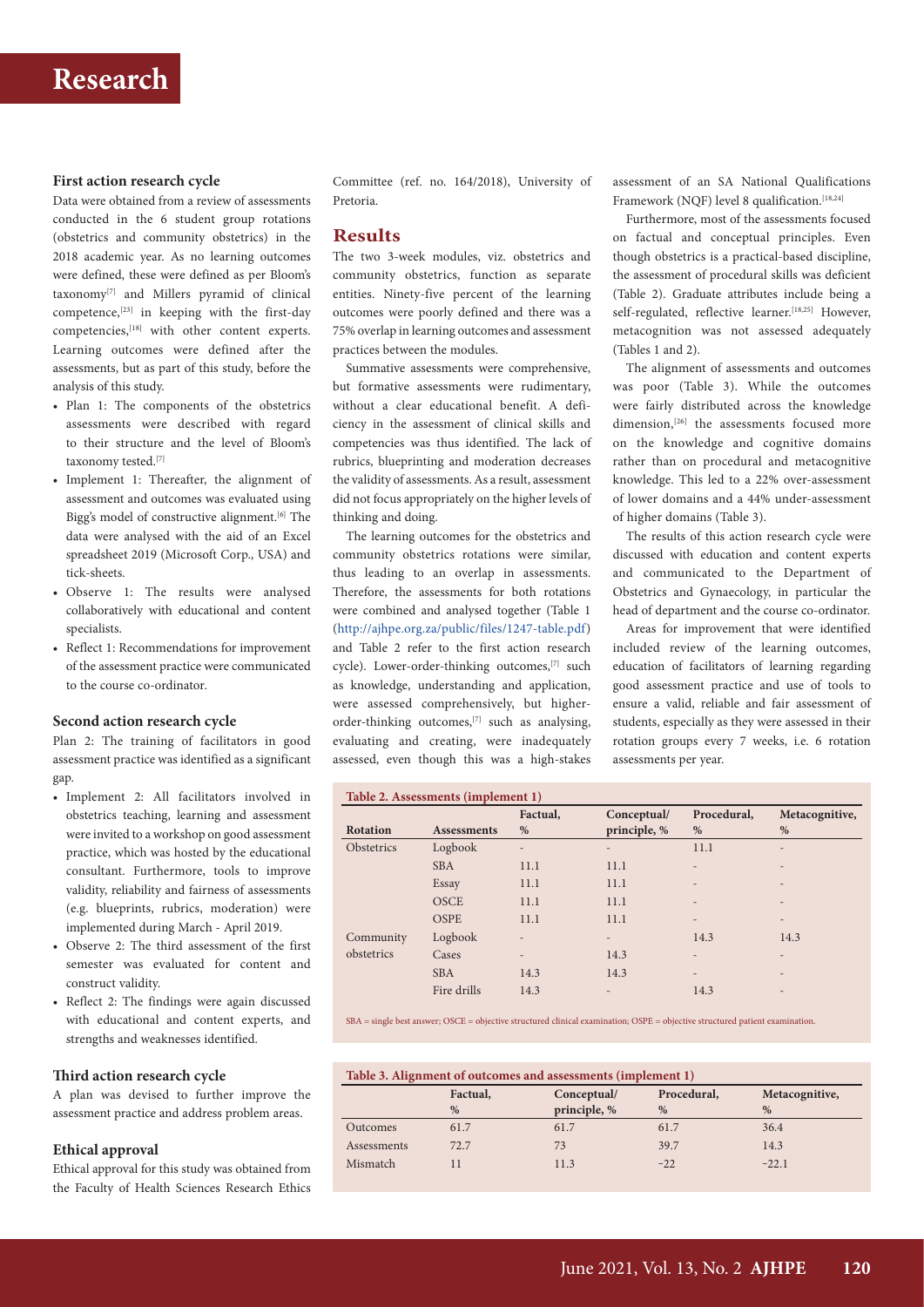## **Research**

In the next cycle, the learning outcomes were reviewed by the Department of Obstetrics and Gynaecology, a study guide outlining the curriculum and expectation was made available to students, and all facilitators of learning were invited to a departmental workshop on good assessment practice. The workshop included discussions on constructive alignment, Bloom's taxonomy,[7] how to construct SBA-type questions, analysis on assessments and tools to ensure fair, reliable, valid assessments, such as blueprinting, rubrics and moderations. At the same time, the Academic Quality Assurance Committee of the School of Medicine, University of Pretoria, proposed that all high-stakes exit assessments in the various disciplines would be audited to ensure validity, reliability and fairness.

The third assessment of the first semester in 2019 was reviewed for fairness, validity and reliability. It was noted that there was little or no improvement in the SBA questions, with only 6/15 (40%) questions assessing higher-order thinking. The questions were sometimes inappropriate, with ambiguous detractors and poor structure. One essay question was well constructed, while the other question was vague. The memorandum for the essay question did not provide enough detail to ensure objectivity in mark allocation.

The current OSCE is a paper-based scenario-based assessment. Thus, knowledge and cognition,<sup>[26]</sup> rather than clinical skills, are assessed. The questions in this component of the assessment included a fair distribution of lower-order- and higher-order-thinking questions.<sup>[7]</sup>

The OSPE is a paper-based assessment of an approach to a clinical scenario. A virtual patient is used to ensure fairness (all students have the same case) to circumvent issues of patient privacy. Students have 15 minutes to prepare for discussion of a scenario, following a discussion of their approach to the case with the examiner. Again, there was a good balance of lower-order and higherorder thinking,<sup>[7]</sup> but clinical skills<sup>[26]</sup> were not assessed.

Rubrics and blueprinting were not used in planning this assessment. Whereas internal moderation did occur, this was superficial and only the OSCE and OSPE were reviewed, without access to the study guide or learning outcomes.

These findings were again discussed with educational and content experts, and will be discussed with the course co-ordinator to identify problems in adhering to good assessment practice.

#### **Discussion**

Assessment in medical education is important to the student, the programme and the public. Assessment needs to be continuous and frequent, workplace based where possible, aligned with expected learning outcomes, using tools that meet minimum requirements for quality, and involving the wisdom and experience of multiple facilitators to assess students' progress.<sup>[27]</sup>

The assessment of clinical competence in medical education is becoming increasingly complex, with larger student numbers, fewer clinical training sites and issues pertaining to patient privacy and confidentiality. Traditionally, clinical evaluation assessment methods consisted primarily of lecturer observations during clinical rotations (workplace-based assessment), oral assessments (usually with live patients), and multiplechoice assessments. Increased clinical workload, discontent with traditional methods of clinical skills assessment by students and facilitators of learning, and developments in the fields of psychology and education have led to the formation of new modalities, which do not employ live patients for clinical assessments. Therefore, standardised patients (simulated or virtual) are used to assess performance.<sup>[28]</sup>

However, this approach needs to be evaluated and improved so that all expected graduate competencies are adequately assessed,<sup>[18]</sup> especially procedural skills.<sup>[26]</sup> The current assessment practice needs to be evidence based, locally developed and student driven, with an understanding of educational outcomes and non-cognitive assessment factors.

A major problem identified in this action research is that facilitators of learning in medical education are content experts, but are not trained in good educational practice. The current curriculum is therefore executed in the manner in which the facilitators may have been taught or as it was passed on to them. They are usually not reflective facilitators of learning, as teaching and learning is not their key area of interest. This is contrary to the attributes of an educator.[9,25] Instructional planning, delivery and assessment are probably sub-optimal owing to the lack of knowledge of education. Professionalism as an educator may be compromised by competing interests, such as clinical work and service delivery, or research.

Collaborative action research is required to address these major challenges in medical education, especially in high-stakes assessments. Best practices in the context of systems and institutional culture and how to best train staff to be better assessors need to be instituted to ensure that graduates meet expected outcomes and possess attributes such as being a lifelong learner, self-reflective practitioner and contributing member of society.<sup>[18,25]</sup> Finally, we must remember that expertise in medical graduates, not merely competence, is the ultimate goal. Medical education does not end with graduation from a training programme, but should represent a career that includes ongoing learning and reflective practice.<sup>[18,25]</sup>

## **Conclusion**

The assessment practice in medical education has evolved. However, there is poor alignment between assessment and outcomes and absence of surety of valid reliable assessment practice. The employment of good educational practice will improve the authenticity of assessments, but this will require a change in institutional educational culture and compulsory training of facilitators of teaching and learning.

#### **Declaration.** None.

**Acknowledgements.** We would like to acknowledge Prof. Dianne Manning, the Sub-Saharan Africa-FAIMER Regional Institute (SAFRI) and the Department of Obstetrics and Gynaecology, University of Pretoria for their support.

**Author contributions.** SA and MvR conceptualised the study and developed the research protocol. SA and IL were responsible for data collection and analysis. SA, MVR and IL contributed to compiling and editing the final manuscript. **Funding.** None.

#### **Conflicts of interest.** None.

- 1. Dochy F, McDowell L. Assessment as a tool for learning. Stud Educ Eval 1997;23:279-298. <https://doi.org>.10.1016/ S0191-491X(97)86211-6
- 2. Yorke M. Formative assessment in higher education: Moves towards theory and the enhancement of pedagogic practice. High Educ 2003;45:477-501. <https://doi.org>.10.1023/A:1023967026413 3. Spencer J. Learner centred approaches in medical education. BMJ 1999;318(7193):1280-1283. [https://doi.](https://doi.org)
- [org](https://doi.org).10.1136/bmj.318.7193.1280 4. Crespo R, Najjar J, Derkl M, et al. Aligning assessment with learning outcomes in outcomes-based education.
- IEEE Education Conference 2010:1239-1246.<https://doi.org/10.1109/EDUCON.2010.5492385> 5. IEEE Learning Technology Standards Committee. IEEE Reusable Competency Definitions (RCD). 2007. [http://](http://www.ieeeltsc.org/working-groups/wg20Comp/)
- [www.ieeeltsc.org/working-groups/wg20Comp/](http://www.ieeeltsc.org/working-groups/wg20Comp/) (accessed 19 May 2019). 6. Biggs J. Aligning teaching and assessing to course objectives. Teaching and learning in higher education: New
- trends and innovations, University of Aveiro, 13 17 April 2003. [https://www.dkit.ie/system/files/Aligning\\_](https://www.dkit.ie/system/files/Aligning_Reaching_and_Assessing_to_Course_Objectives_John_Biggs.pdf) [Reaching\\_and\\_Assessing\\_to\\_Course\\_Objectives\\_John\\_Biggs.pdf](https://www.dkit.ie/system/files/Aligning_Reaching_and_Assessing_to_Course_Objectives_John_Biggs.pdf) (accessed 16 May 2020). 7. Bloom B. Taxonomy of Educational Objectives: The Classification of Educational Goals. 1st ed. New York:
- Longmans, Green, 1956.
- 8. Biggs J, Tang CS. Teaching for Quality Learning at University: What the Student Does. 2nd ed. Philadelphia: McGraw-Hill/Society for Research into Higher Education, 2011.